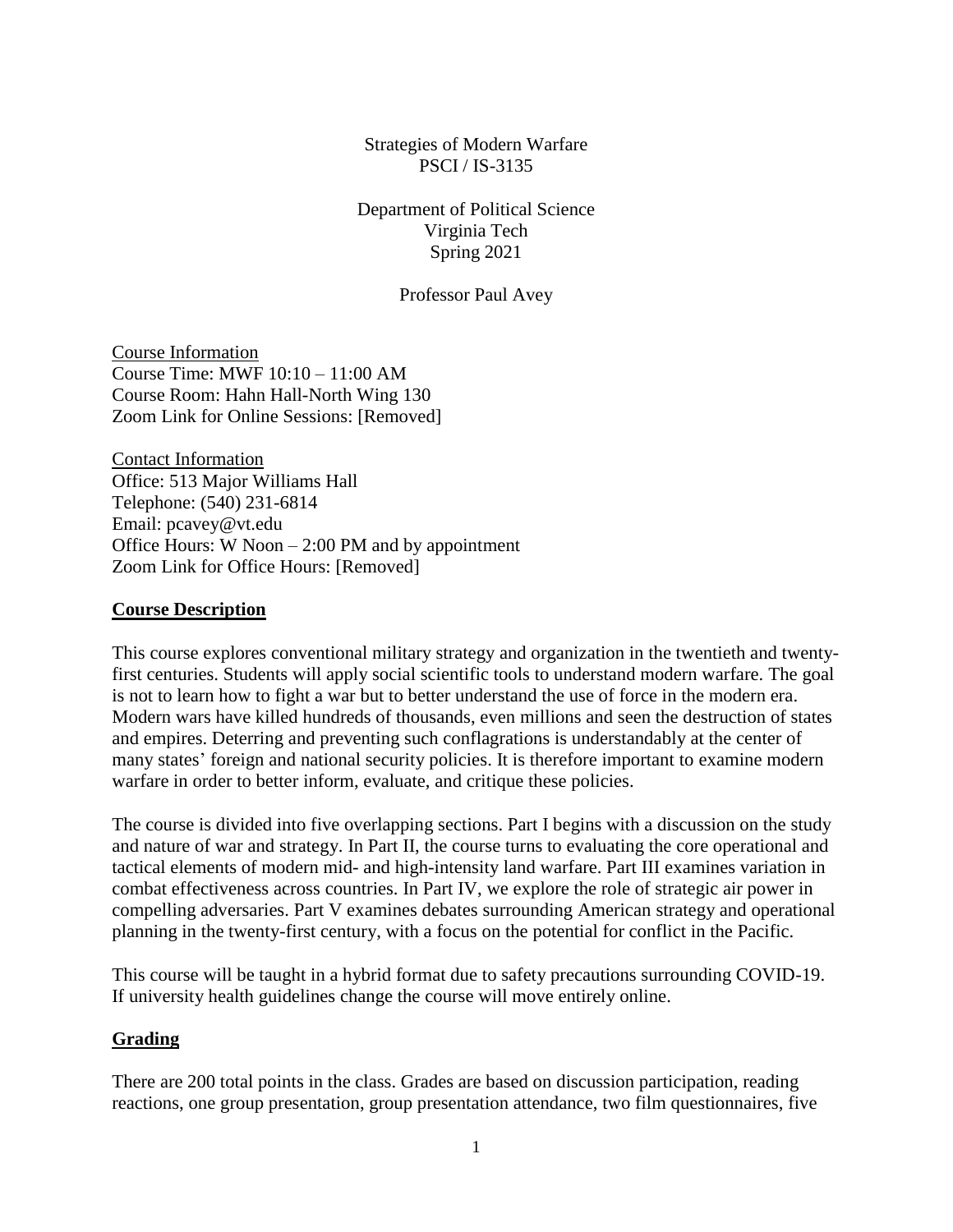online take-home quizzes, and two-take home essay assignments. There is no attendance requirement for in-person classes. Any late assignments will automatically lose 10% of the grade for each day that it is late. There are no extensions for any assignment except in the case of documented health or family emergencies. If you are not able to come to class the day an assignment is due for any reason that you know of in advance, including excused absences for athletics, religious holidays, etc., you must turn that assignment in *prior* to that class period. All assignments will be done directly on Canvas or uploaded to Canvas. For those assignments that you need to upload to Canvas, submit the assignment as a Word document. If you do not have Word contact the professor to discuss alternative arrangements. When uploading your assignment be certain that you check that it has loaded properly and you can access and read it. If you have trouble uploading the file to Canvas you must notify the professor and email an electronic copy before the assignment is due. If I am unable to access the file or the file is blank the assignment will be marked late. Submissions after the deadline will be marked late even if you completed work on it prior to the deadline. The grade you receive at the end of the semester is final and will not be rounded up or down. The only exceptions are if there is a calculation error in your point total. If you believe there are any errors or omissions with your grade reach out immediately. It is usually possible to address issues early but becomes more difficult over time.

#### **Discussion Participation** (7.5 points)

There are five online discussion sessions via Zoom, one at the end of each section of the course. The discussion participation grade is made up of two components: attendance and participation. For attendance: each student will earn 1.25 points for each discussion session that they attend, up to 5 total points. For participation, each student will earn 1.25 points for each discussion session in which they comment, up to 2.5 total points. To get full credit, then, you must attend 4 of the 5 discussion sessions and comment in 2 of the 5 discussion sessions. You are of course encouraged to attend and comment in every session, but are not required to do so in order to get full discussion participation credit.

#### **Reading Reactions** (7.5 points)

Each student must comment on one reading in each part of the course. Which reading you want to comment on is up to you, but it must be by 5:00PM on the final substantive class in each part of the course. You can choose to focus on a single article, chapter, or an entire book. Do not comment on a reading if you are presenting on that reading (you may comment on other chapters from the same book, but not the specific chapters you are presenting in your group). You will earn 1.5 points for each reading reaction, up to 7.5 total points. If a reaction does not earn full credit you may post extra reactions by the end of the next part of the course to get to the full point total. Enter your reading reaction in the Canvas Discussion tab for that part of the course. The reading reaction should be 3-5 sentences and identify a major point or piece of information from the reading(s) that you found interesting or generates questions for further discussion. These reactions will inform the discussion sessions.

#### **Group Presentation** (30 points)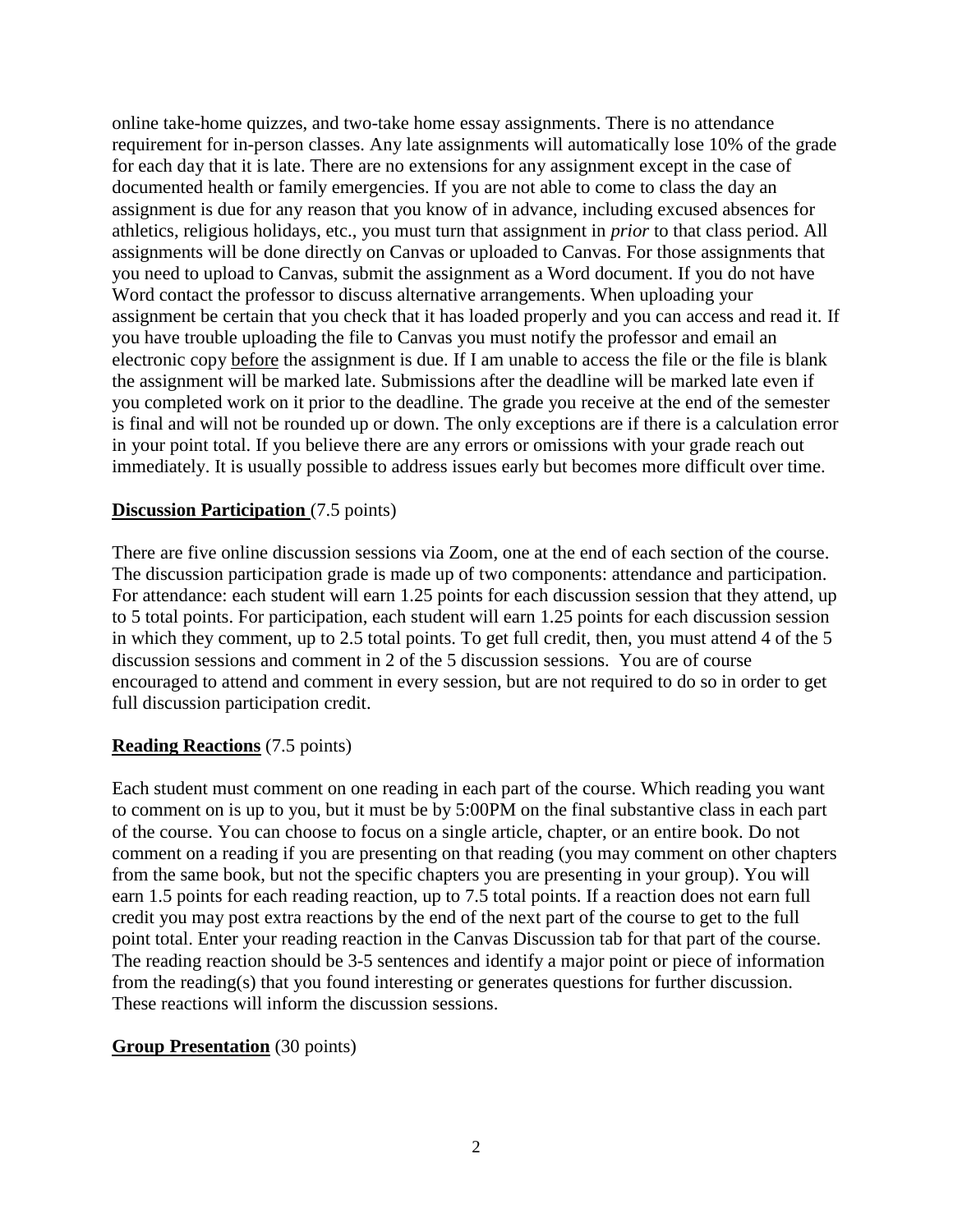Students will select one set of cases to present from the assigned readings and join a 3-4-person group to present that material to the class. See the course reading schedule below for each group presentation. In order to best accommodate everyone, students will rank their top three topic choices and be assigned into one group based on their rankings.

Grades will be partially based on overall group performance (25 points) and individual performance (5 points). That means that every member of the group needs to be involved during the presentation. If you are not present during your group presentation you cannot receive credit for the individual performance. If you know that you will be absent on particular days during the semester you must not select a group that will present that day. If you learn that you will be absent after submitting your rankings you must inform me immediately and I will work to rearrange the schedule if possible. If the group decides that a member is not participating they should inform me immediately. If the group is unanimous that one student is not participating, then that student will not receive credit for the group portion of the grade. Groups can create group pages on the course Canvas page to communicate and share material, as well as get in touch with one another through other means. I know that group assignments can sometimes be challenging. A group format facilitates covering the cases in this course in a timely matter. Additionally, working in a group setting is an important skill to develop for many career paths.

The presentation should focus on communicating the basics of the case(s) under review and how that fits into the author's broader argument. You may also assess the strengths and weaknesses of the case. The point of this assignment is to assess your ability to engage, summarize, and communicate a set of information – which will you have to do in nearly any career that you pursue. As such, you do not need to engage with any material outside of the course readings. Be sure to demonstrate your mastery of the material at hand first and foremost. The presentation should be approximately 40-45 minutes to allow a few minutes for setup as well as questions.

On the day of the presentation, each group must also email me a 2-3 page paper summarizing the key points they will make in the presentation. Submit as a word document (contact me if no member of the group has word) and submit only one document for each group with everyone's name on it (whoever submits can CC their fellow group members). This paper should be in narrative form; do not use bullet points.

Note that group presentations require detailed reading of multiple chapters and articles. This includes those that you are presenting, but also chapters that outline the general argument so that you can consider how the evidence fits within the broader argument. That means frequently 50- 100 pages of material to cover. I strongly encourage groups to begin to meet at least 2-3 weeks in advance to begin preparing their presentation.

#### **Group Presentation Attendance** (10 points)

Each student must attend at least 7 group presentations other than your own. You will earn 1.25 points for each session that you attend, up to 10 points. Students are also encouraged to ask questions of the presenters, you can ask a question by typing your question into the comments box on Zoom. You are of course encouraged to attend every presentation, but are not required to do so to get full group presentation attendance credit.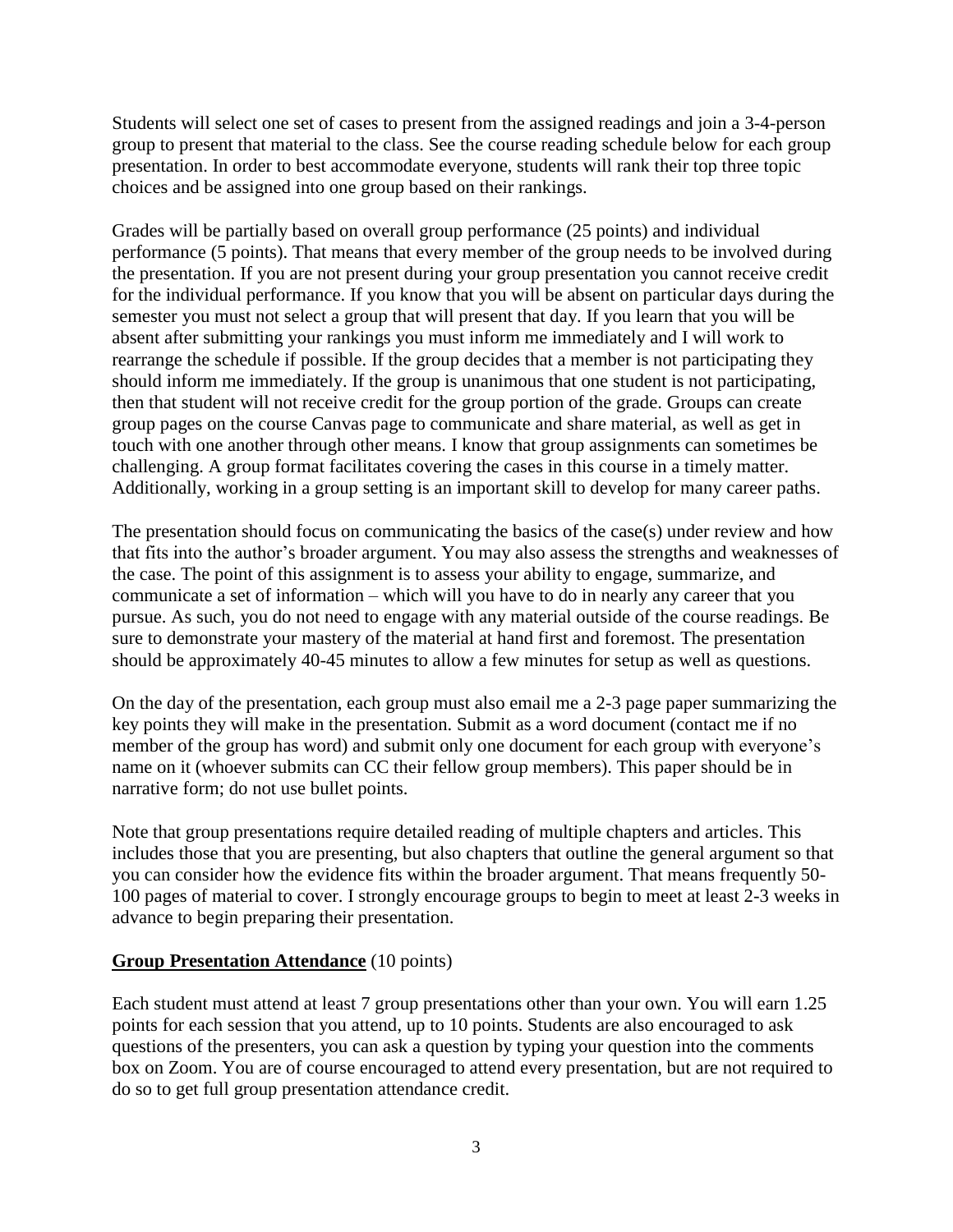# **Film Questionnaires** (10 points each – 20 points total)

There are two assigned films for the class: *Stalingrad* and *Twelve O'Clock High*. The questionnaire for each will be available on Canvas the class before the scheduled film date and will be due the first or second class after the scheduled film date. You can watch the films on your own time. The films depict battle sequences, and *Stalingrad* has graphic images and content. If you believe that you will be unable to view one film or the other please contact me to arrange an alternative assignment.

**Take Home Quizzes** (10 points each – 50 points total)

There are five take-home quizzes throughout the semester. Each will be available on Canvas. The quizzes will be available at 5:00 PM the night before each discussion session and will close by the beginning of the discussion session class. The quizzes are open note and open book but each student must complete them on their own. The quizzes draw from both lecture material and readings. Students will have a set amount of time to complete each quiz once they begin. I will provide additional details in class prior to the quizzes.

**Take Home Essays** (25 points for the first; 50 for the second – 75 points total)

There are two take home essay assignments throughout the semester. The first will require students to write one essay and is worth 25 points. The second will require students to write two essays and is worth 50 points (25 points for each essay). The essays will be due by the beginning of the following discussion sessions. I will provide additional details in class prior to the essay assignments.

# **Required Reading**

The following books are required and are available at the University Bookstore or through online distributors such as Amazon.

Stephen Biddle, *Military Power: Explaining Victory and Defeat in Modern Battle* (Princeton: Princeton University Press, 2004)

Jasen J. Castillo, *Endurance and War: The National Sources of Military Cohesion* (Stanford: Stanford University Press, 2014)

John J. Mearsheimer, *Conventional Deterrence* (Ithaca: Cornell University Press, 1983)

Aaron L. Friedberg, *Beyond Air-Sea Battle: The Debate Over US Military Strategy in Asia* (London: IISS, 2014) – Note: May not be available through University Bookstore

Robert A. Pape, *Bombing to Win: Air Power and Coercion in War* (Ithaca: Cornell University Press, 1996)

Dianne Pfundstein-Chamberlain, *Cheap Threats: Why the United States Struggles to Coerce Weak States* (Washington, DC: Georgetown University Press, 2016)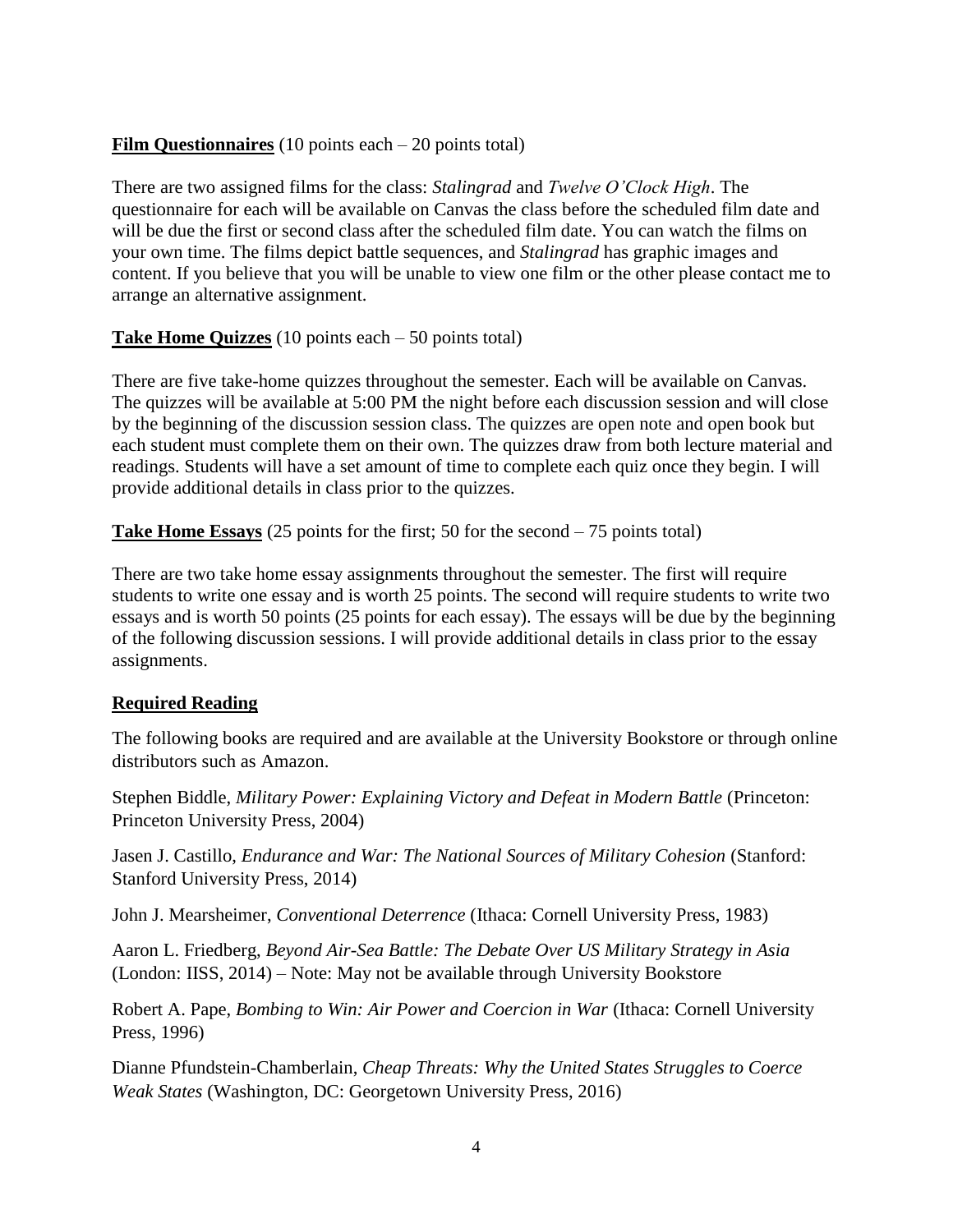Caitlin Talmadge, *The Dictator's Army: Battlefield Effectiveness in Authoritarian Regimes*  (Ithaca: Cornell University Press, 2015)

Some readings with links are behind paywalls and the link will not work if you are not on campus or logged in to Virginia Tech. If the link doesn't work, first check that you're logged in properly to access the article. Additional readings marked with an \* are available on the Canvas course webpage. You can access Canvas at [removed] or vial the Quick Links tab on the Virginia Tech homepage. To access the readings, click on the Files tab and open the Class Readings folder.

A note on the readings. We will be reading seven books throughout the course of the semester in addition to articles and chapter selections from other books. In some weeks we will cover an entire book, meaning that you will be reading an entire book in one seven-day period. Plan ahead as necessary; DO NOT wait and try to read multiple books and articles in the days before a presentation, quiz, or essay. That is a recipe to do poorly and not at all necessary with a little bit of planning.

# **Academic Integrity**

The Undergraduate Honor Code pledge that each member of the university community agrees to abide by states:

"As a Hokie, I will conduct myself with honor and integrity at all times. I will not lie, cheat, or steal, nor will I accept the actions of those who do."

Students enrolled in this course are responsible for abiding by the Honor Code. A student who has doubts about how the Honor Code applies to any assignment is responsible for obtaining specific guidance from the course instructor before submitting the assignment for evaluation. Ignorance of the rules does not exclude any member of the University community from the requirements and expectations of the Honor Code.

For additional information about the Honor Code, please visit:<https://www.honorsystem.vt.edu/>

Honor Code Pledge for Assignments: The Virginia Tech honor code pledge for assignments is as follows:

"I have neither given nor received unauthorized assistance on this assignment."

The pledge is to be written out on all graded assignments at the university and signed by the student. The honor pledge represents both an expression of the student's support of the honor code and an unambiguous acknowledgment that the student has, on the assignment in question, abided by the obligation that the Honor Code entails. In the absence of a written honor pledge, the Honor Code still applies to an assignment.

# **Computer Policy**

Laptops and tablets are allowed only for notetaking and consulting course material (e.g., readings, slides) during class. By using an electronic device, you agree to only use it for only these class related purposes. This means that you will not use it to check email, visit social media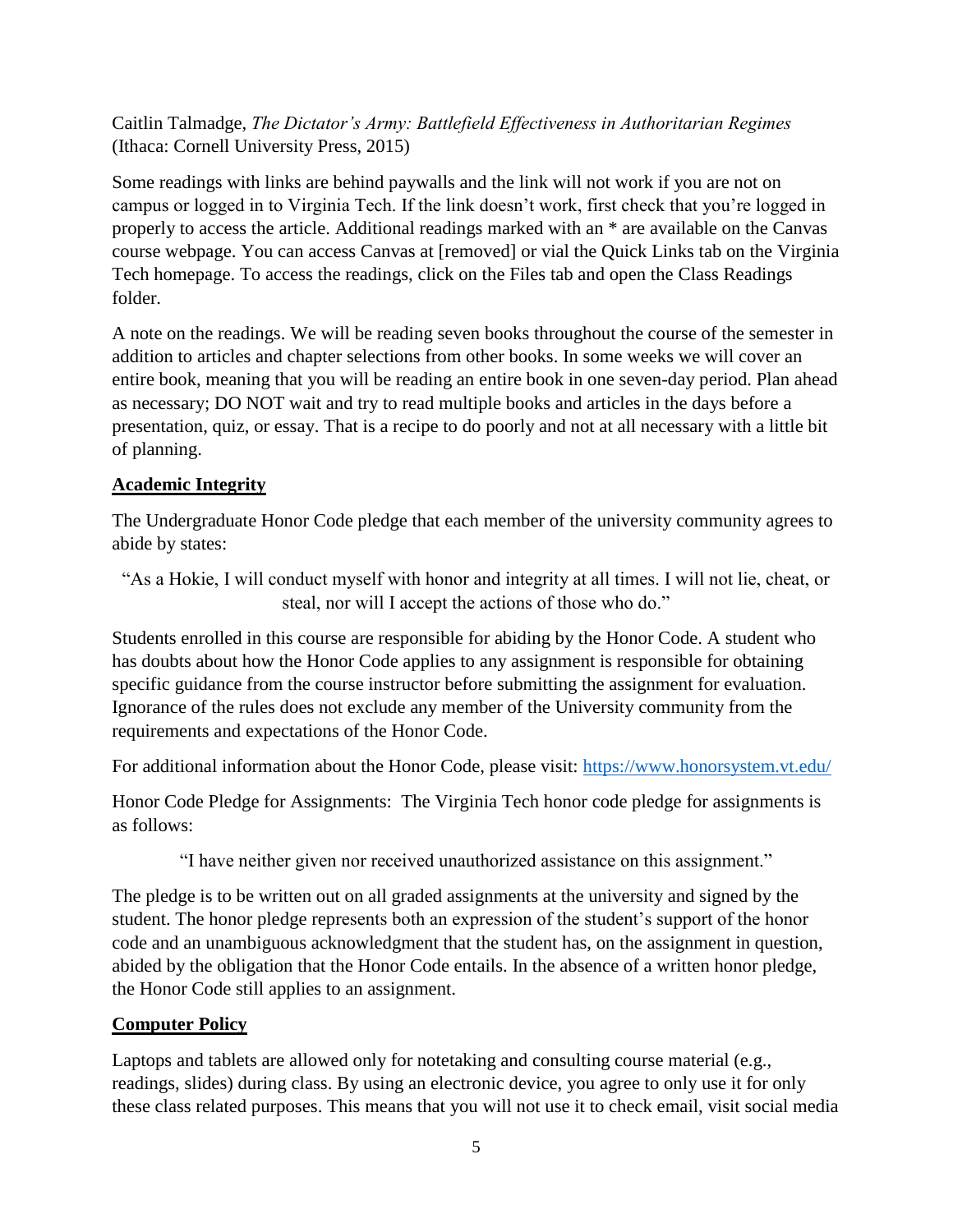sites, watch videos, communicate with friends, or any other purpose. Failure to abide by this policy may result in a grade reduction. These types of non-class activities can hinder the learning of your classmates.

During Zoom discussions and presentations please keep your camera on unless you are having serious technical difficulties. This facilitates discussion and allows presenters to gauge reactions from the audience. In addition, I understand the temptation to have multiple windows open when you're looking at a computer screen. It is important that you give your attention to the discussion or presentation. It is fine to have the readings available in front of you. During discussion though close email, social media, and do not have other websites open. This is first and foremost a courtesy to your colleagues but will also maximize the value for you.

# **Students with Disabilities**

I am strongly committed to working with students who have any disability recognized under the Americans with Disabilities Act to ensure that they are able to fully participate in class activities. If you feel you require reasonable accommodations please follow the process outlined by the Services for Students with Disabilities office, at: [http://www.ssd.vt.edu/.](http://www.ssd.vt.edu/)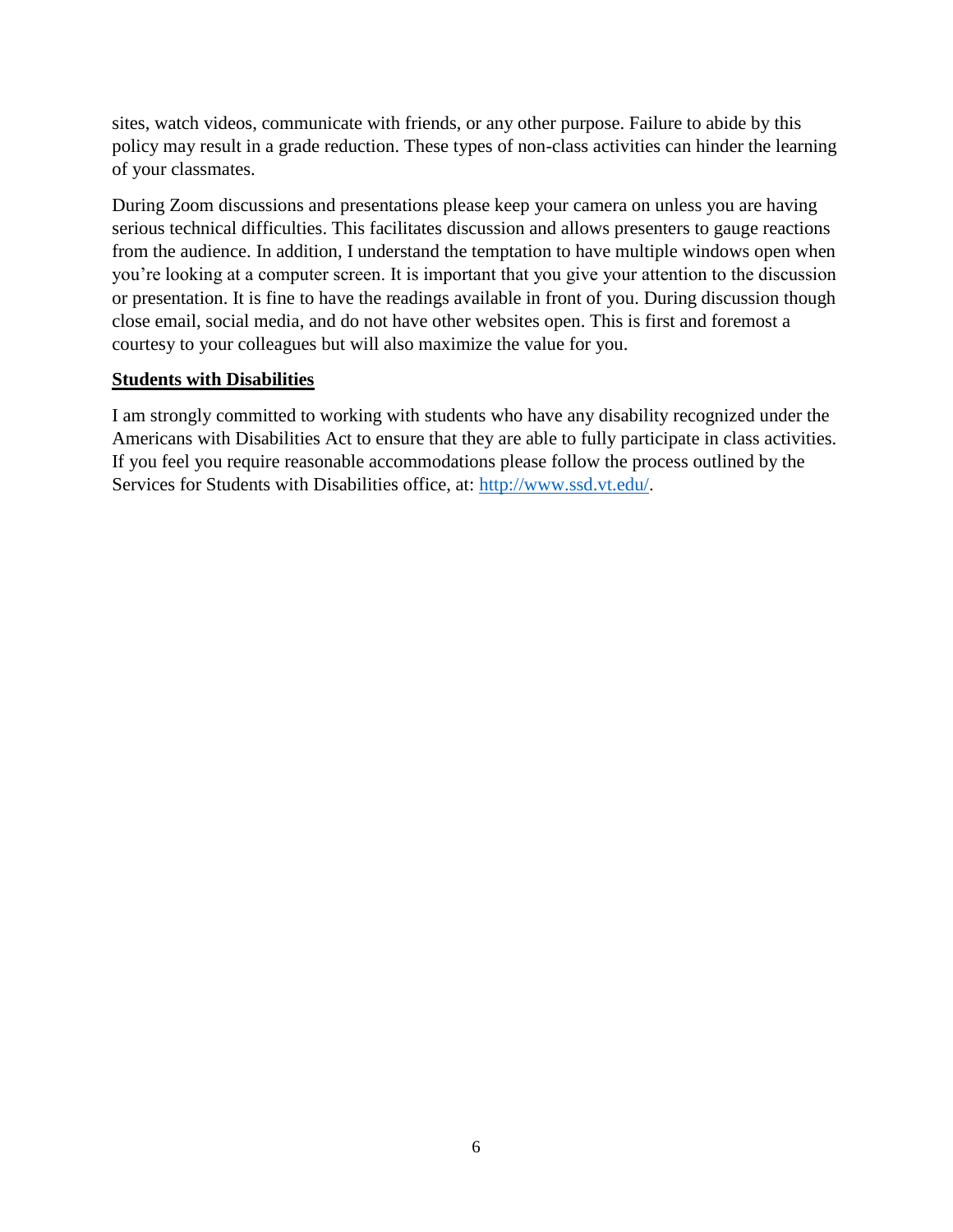# **COURSE OUTLINE**

## **Part 1: Overview**

| January 20 (W)   | Class 1   | Introduction (Online Synchronous) |
|------------------|-----------|-----------------------------------|
| January 22 $(F)$ | Class 2   | War (Online Synchronous)          |
| January 25 $(M)$ | Class 3   | Strategy and Force, I             |
| January 27 (W)   | Class 4   | Strategy and Force, II            |
| January 29 (F)   | Class 5   | <b>Civil-Military Relations</b>   |
| February $1(M)$  | Class $6$ | Air-Ground Forces                 |
| February 3 (W)   | Class 7   | Discussion (Online Synchronous)   |
| February $5(F)$  | No Class  | <b>Spring Break Day</b>           |

# **Part 2: Land Warfare**

| February 8 (M)    | Class 8  | Land Warfare, I                                     |
|-------------------|----------|-----------------------------------------------------|
| February $10(W)$  | Class 9  | Land Warfare, II                                    |
| February 12 $(F)$ | Class 10 | Land Warfare: World Wars (Online Synchronous) Grp 1 |
| February 15 $(M)$ | Class 11 | Land Warfare: Gulf War (Online Synchronous) Grp 2   |
| February 17 (W)   | Class 12 | Land Warfare: Afghanistan and Iraq                  |
| February 19 $(F)$ | Class 13 | Film: Stalingrad (Online Asynchronous)              |
| February 22 (M)   | Class 14 | <b>Conventional Deterrence</b>                      |
| February 24 (W)   | Class 15 | Conven. Deter.: World War II (Online Synch.) Grp 3  |
| February 26 $(F)$ | No Class | No Class (Spring Break Day February 25)             |
| March $1(M)$      | Class 16 | <b>Conventional Deterrence: Postwar</b>             |
| March $3(W)$      | No Class | Take Home Essay (Online Asynchronous)               |
| March $5(F)$      | Class 17 | Discussion (Online Synchronous)                     |

# **Part 3: Sources of Combat Effectiveness**

| March $8(M)$      | Class 18 | Combat & Authoritarian Regimes                          |
|-------------------|----------|---------------------------------------------------------|
| March $10(W)$     | Class 19 | Combat & Auth. Regimes: Vietnam (Online Synch.) Grp 4   |
| March $12$ (F)    | Class 20 | Combat & Auth. Regimes: Iran-Iraq (Online Synch.) Grp 5 |
| March $15 \,(M)$  | Class 21 | <b>Military Cohesion</b>                                |
| March $17(W)$     | No Class | <b>Spring Break Day</b>                                 |
| March 19 $(F)$    | No Class | No Class                                                |
| March $22 \, (M)$ | Class 22 | Military Cohesion: World War II (Online Synch.) Grp 6   |
| March $24$ (W)    | Class 23 | Military Cohesion: Vietnam (Online Synch.) Grp 7        |
| March $26$ (F)    | Class 24 | Discussion (Online Synchronous)                         |
|                   |          |                                                         |

# **Part 4: Air Power and Compellence**

| March $29 \,(M)$ | Class 25 | Air Power                                          |
|------------------|----------|----------------------------------------------------|
| March $31$ (W)   | Class 26 | Air Power: World War II (Online Synchronous) Grp 8 |
| April $2(F)$     | Class 27 | Air Power: Korea and Vietnam (Online Synch.) Grp 9 |
| April $5(M)$     | Class 28 | Air Power: Gulf War (Online Synchronous) Grp. 10   |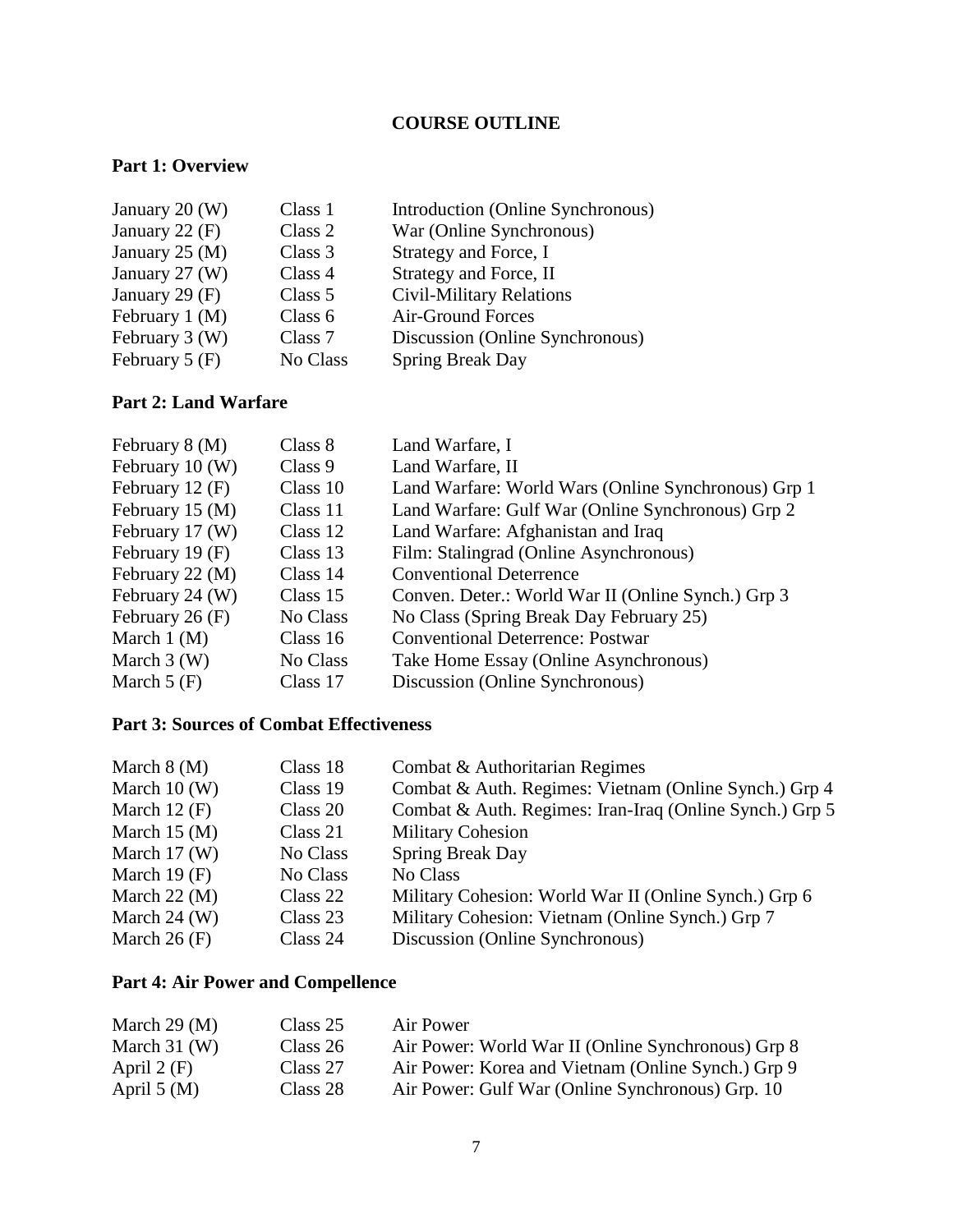| April $7(W)$      | Class 29 | Film: Twelve O'Clock High (Online Asynchronous) |
|-------------------|----------|-------------------------------------------------|
| April $9(F)$      | Class 30 | Air Power: Kosovo (Online Synchronous)          |
| April $12 \,(M)$  | Class 31 | Compellence                                     |
| April $14 \, (W)$ | Class 32 | Compellence: Iraq                               |
| April 16 $(F)$    | Class 33 | Discussion (Online Synchronous)                 |

# **Part 5: Commons and Great Power Competition**

| April 19 $(M)$ | Class 34 | Command of the Commons          |
|----------------|----------|---------------------------------|
| April 21 $(W)$ | Class 35 | U.S.-China, I                   |
| April $23$ (F) | Class 36 | U.S.-China, II                  |
| April 26 $(M)$ | No Class | <b>Spring Break Day</b>         |
| April $28$ (W) | Class 37 | U.S.-China, III                 |
| April $30(F)$  | No Class | <b>Take Home Essays</b>         |
| May $3(M)$     | No Class | Work on Essays                  |
| May $5(W)$     | Class 38 | Discussion (Online Synchronous) |
|                |          |                                 |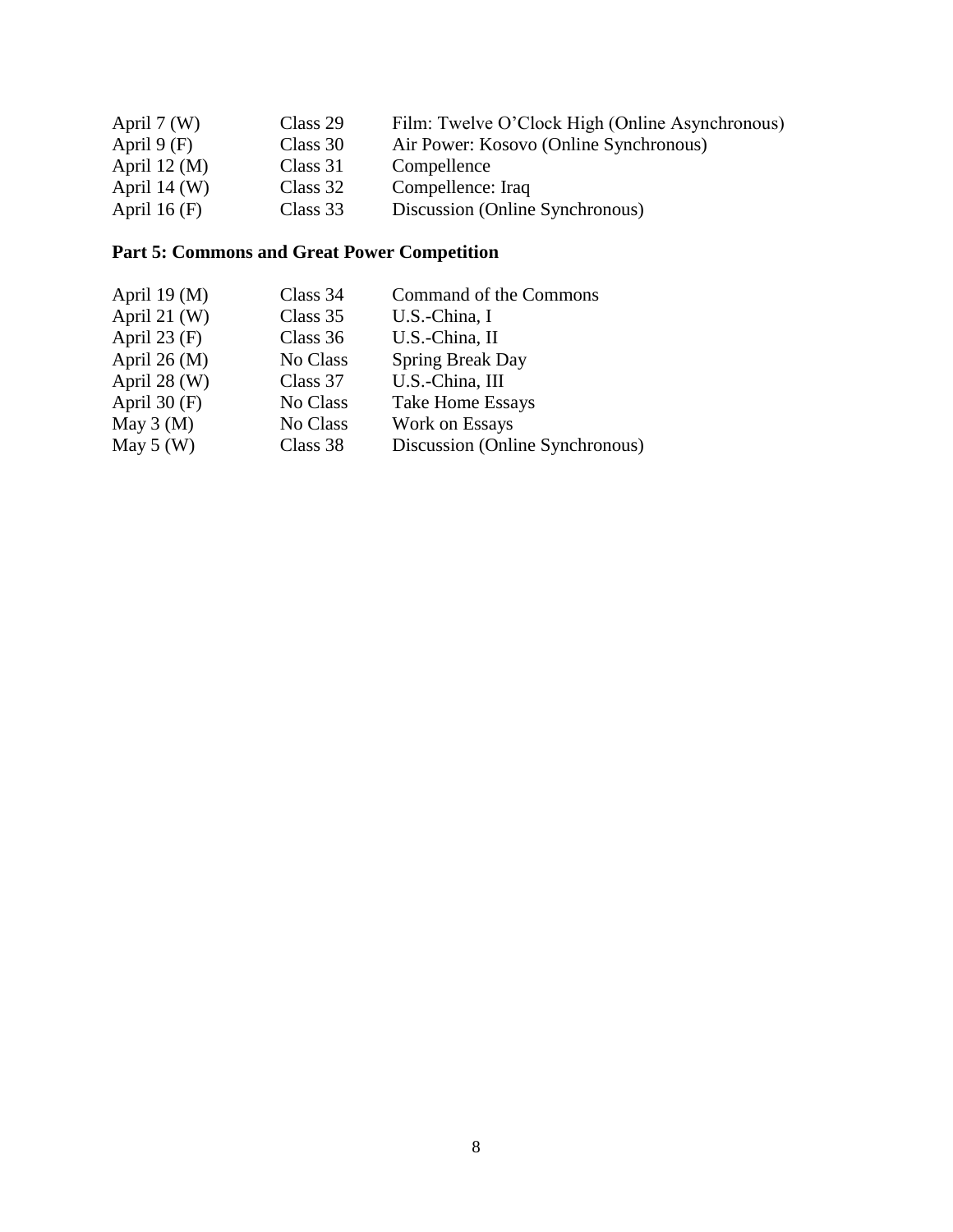## **COURSE READING SCHEDULE**

#### **January 20 (W) Class 1. Introduction - ONLINE**

• No Reading

# **January 22 (F) Class 2. War – ONLINE**

• \* Carl Von Clausewitz, *On War*, Michael Howard and Peter Paret (trans.), pages 75-89 o NOTE: Please use the Howard and Paret version on Canvas even if you have another translation.

#### **January 25 (M) Class 3. Strategy and Force, I**

• \* Beatrice Heuser, *The Evolution of Strategy: Thinking War from Antiquity to the Present*  (Cambridge: Cambridge University Press, 2010), 3-28

## **January 27 (W) Class 4. Strategy and Force, II**

• Tami Davis Biddle, "Coercion Theory: A Basic Introduction for Practitioners," *Texas National Security Review,* Vol. 3, No. 2 (Spring 2020), <http://dx.doi.org/10.26153/tsw/8864>

## **January 29 (F) Class 5. Civil-Military Relations**

- \* Alexander Hamilton, "Federalist No. 8: Consequences of Wars Between the States," (November 1787)
- \* Eliot Cohen, "Appendix: The Theory of Civilian Control," in *Supreme Command,*  (2002) pages 241-264

#### **February 1 (M) Class 6. Air-Ground Forces**

• No reading

*Remember to post reading reaction for Part I by 5:00PM* 

# **February 3 (W) Class 7. Discussion - ONLINE**

- No reading
- Do not come to classroom: join online discussion via Zoom

*Quiz 1 available at 5:00PM on February 2 and must be completed by beginning of class*

#### **February 5 (F) No Class. Spring Break Day**

#### **PART II: Land Warfare**

#### **February 8 (M) Class 8. Continental Land Warfare, I**

• Biddle, *Military Power,* pages 1-13, 28-51

# **February 10 (W) Class 9. Continental Land Warfare, II**

• Biddle, *Military Power,* pages 52-77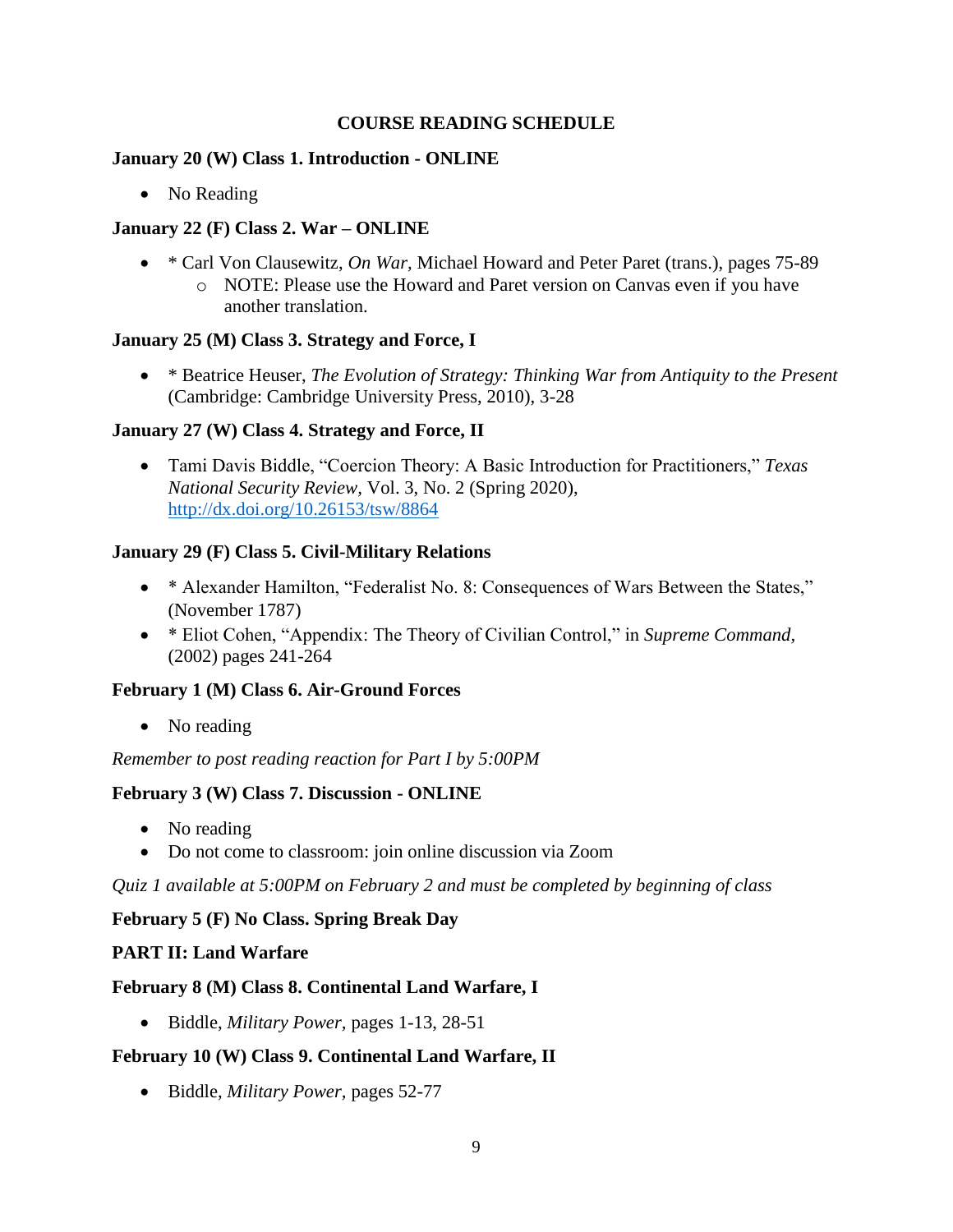# **February 12 (F) Class 10. Continental Land Warfare: World Wars - ONLINE**

- Biddle, *Military Power,* pages 78-131
- Group 1 Presentation
- Do not come to classroom: join presentation via Zoom

# **February 15 (M) Class 11. Continental Land Warfare: Gulf War – ONLINE**

- Biddle, *Military Power,* pages 132-149, 181-190
- Group 2 Presentation
- Do not come to classroom: join presentation via Zoom

## **February 17 (W) Class 12. Continental Land Warfare: Afghanistan and Iraq**

• Stephen D. Biddle, "Speed Kills: Reevaluating the Role of Speed, Precision, and Situation Awareness in the Fall of Saddam," *Journal of Strategic Studies,* Vol. 30, No. 1 (February 2007), pages 3-46: [https://doi](https://doi-org.ezproxy.lib.vt.edu/10.1080/01402390701210749)[org.ezproxy.lib.vt.edu/10.1080/01402390701210749](https://doi-org.ezproxy.lib.vt.edu/10.1080/01402390701210749)

*Film questionnaire for* Stalingrad *available on Canvas at the beginning of class*

## **February 19 (F) Class 13. Film:** *Stalingrad* **– ONLINE Asynchronous**

- \* Skim Jonathan M. House and David M. Glantz, *When Titans Clashed: How the Red Army Stopped Hitler* (Lawrence: University of Kansas Press, 1995), chapter 9
- Do not come to classroom; watch film on your own time

#### **February 22 (M) Class 14. Conventional Deterrence**

• Mearsheimer, *Conventional Deterrence,* pages 13-66

*Film questionnaire for* Stalingrad *due via Canvas by the beginning of class*

#### **February 24 (W) Class 15. Conventional Deterrence: World War II – ONLINE**

- Mearsheimer, *Conventional Deterrence,* pages 67-133
- Group 3 Presentation
- Do not come to classroom: join presentation via Zoom

#### **February 26 (F) No Class. Spring break day the day before; open if needed.**

• Catch up or get a head start on readings

#### **March 1 (M) Class 16. Conventional Deterrence: Postwar**

• Mearsheimer, *Conventional Deterrence,* pages 134-188

#### *Remember to post a reading reaction for Part II by 5:00PM*

#### **March 3 (W) No Class. Take Home Essay**

- No reading
- Do not come to classroom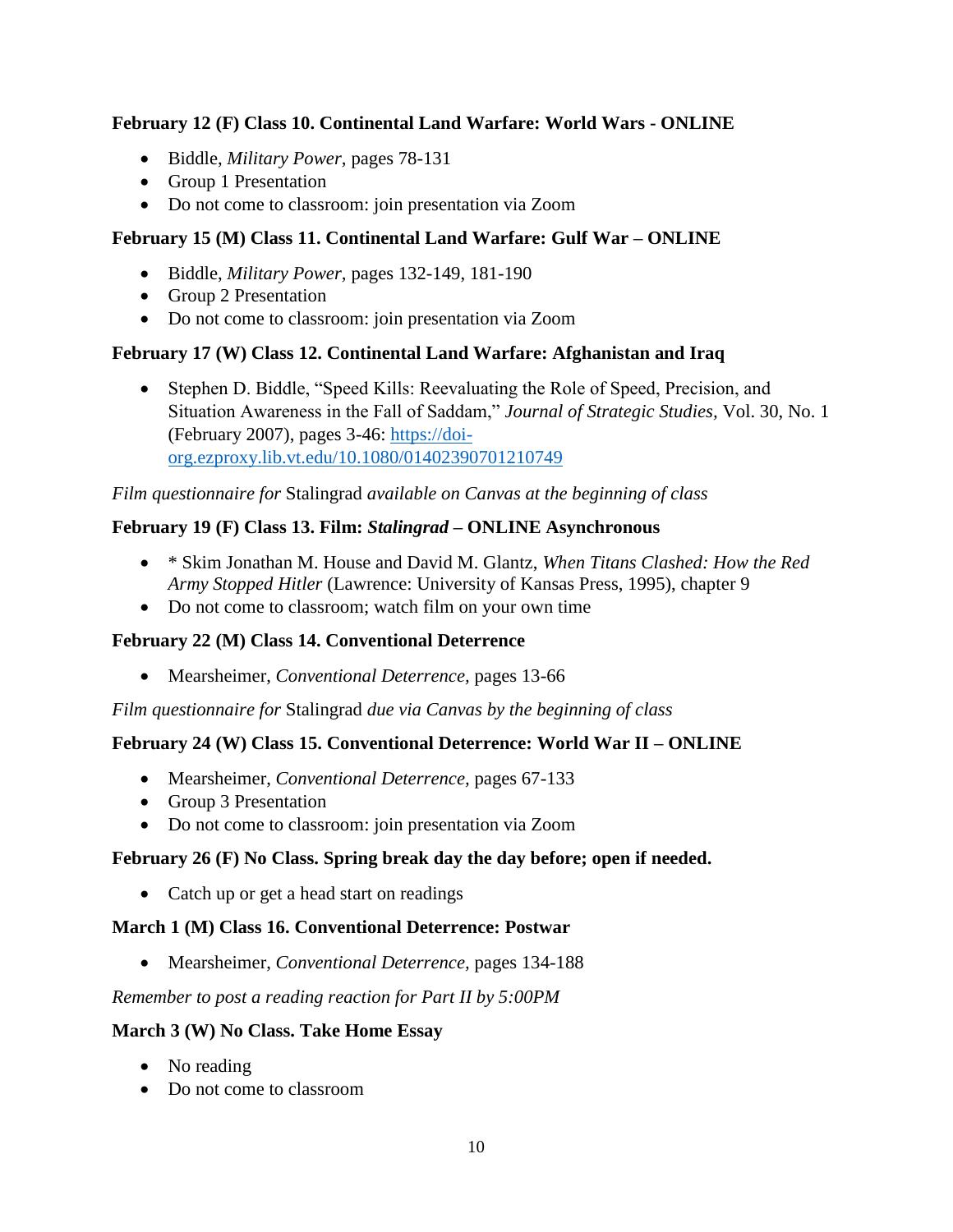## *Essay prompts available on Canvas at 10:10AM*

## **March 5 (F) Class 17. Discussion – ONLINE**

- No reading
- Do not come to classroom: join discussion via Zoom

*Quiz 2 available at 5:00PM on March 4 and must be completed by beginning of class* 

*Essays due electronically via Canvas by the beginning of class*

# **PART III: Sources of Combat Effectiveness**

# **March 8 (M) Class 18. Combat and Authoritarian Regimes**

• Talmadge, *The Dictator's Army,* pages 1-40

# **March 10 (W) Class 19. Combat and Authoritarian Regimes: Vietnam War - ONLINE**

- Talmadge, *The Dictator's Army*, pages 41-138
- Group 4 Presentation
- Do not come to classroom; join presentation via Zoom

# **March 12 (F) Class 20. Combat and Authoritarian Regimes: Iran-Iraq War - ONLINE**

- Talmadge, *The Dictator's Army*, pages 139-232
- Group 5 Presentation
- Do not come to classroom; join presentation via Zoom

# **March 15 (M) Class 21. Military Cohesion**

• Castillo, *Endurance and War,* pages 1-43

# **March 17 (W) No Class – Spring Break Day**

# **March 19 (F) No Class – Open if Needed**

• Catch up or get a head start on readings

# **March 22 (M) Class 22. Military Cohesion: World War II - ONLINE**

- Castillo, *Endurance and War,* pages 44-140
- Group 6 Presentation
- Do not come to classroom; join presentation via Zoom

# **March 24 (W) Class 23. Military Cohesion: Vietnam War - ONLINE**

- Castillo, *Endurance and War,* pages 164-215
- Group 7 Presentation
- Do not come to classroom; join presentation via Zoom

*Remember to post a reading reaction for Part III by 5:00PM* 

# **March 26 (F) Class 24. Discussion – ONLINE**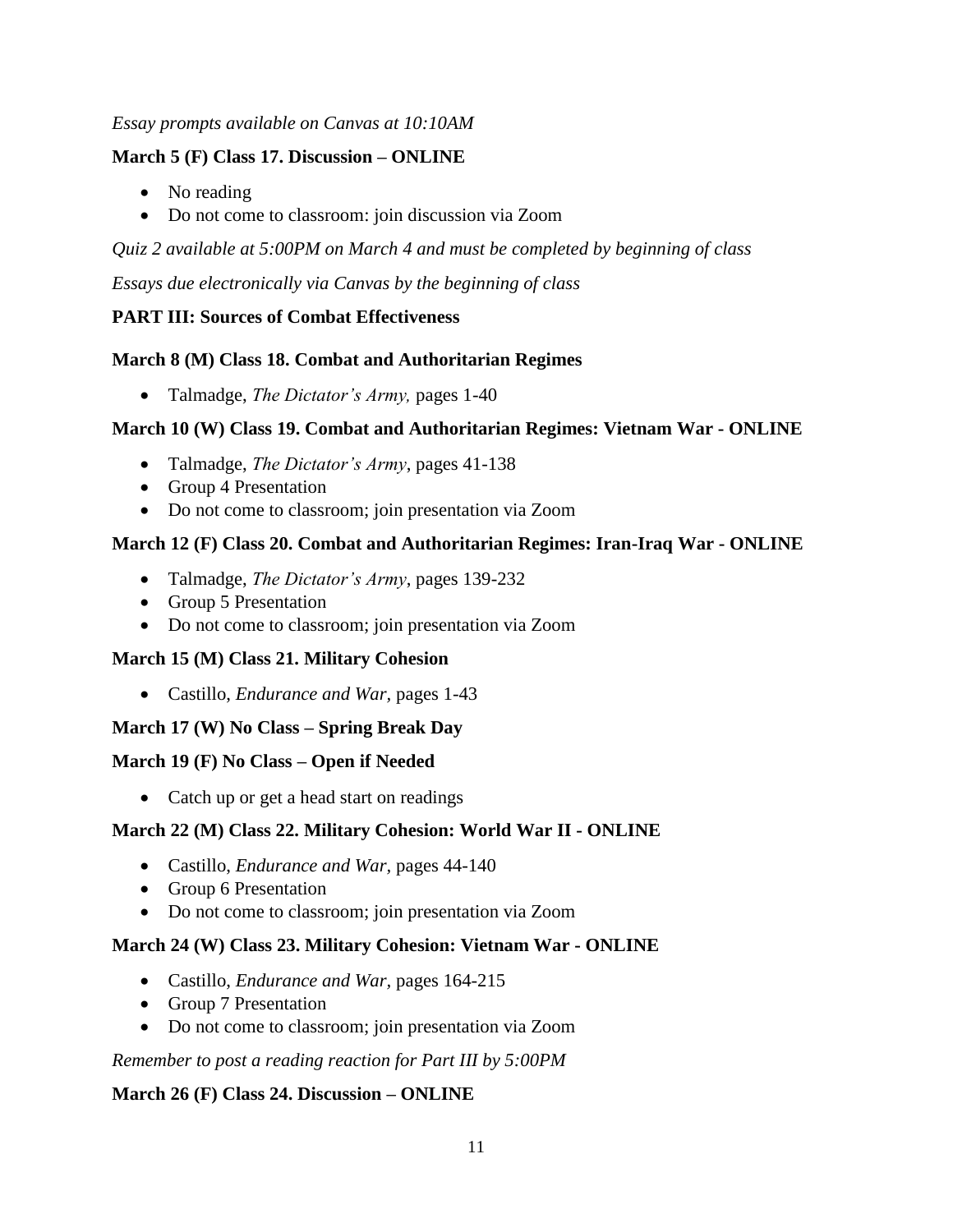- No reading
- No not come to classroom: join discussion via Zoom

*Quiz 3 available at 5:00PM on March 25 and must be completed by beginning of class.*

# **PART IV: Air Power and Compellence**

# **March 29 (M) Class 25. Air Power**

• Pape, *Bombing to Win,* pages 12-86

# **March 31 (W) Class 26. Air Power: World War II - ONLINE**

- Pape, *Bombing to Win,* pages 87-136, 254-313
- Group 8 presentation
- Do not come to classroom: join presentation via Zoom

# **April 2 (F) Class 27. Air Power: Korea and Vietnam – ONLINE**

- Pape, *Bombing to Win,* pages 137-210
- Group 9 presentation
- Do not come to classroom: join presentation via Zoom

# **April 5 (M) Class 28. Air Power: Gulf War – ONLINE**

- Pape, *Bombing to Win,* pages 211-253
- Daryl G. Press, "The Myth of Air Power in the Persian Gulf War and the Future of Warfare," *International Security,* Vol. 26, No. 2 (Fall 2001), pages 5-44 <https://www.jstor.org/stable/3092121>
- Group 10 presentation
- Do not come to classroom: join presentation via Zoom

*Film questionnaire for* Twelve O'clock High *available on Canvas at the beginning of class*

# **April 7 (W) Class 29. Film: Twelve O'clock High – ONLINE Asynchronous**

- No reading
- Do not come to classroom: watch film on your own time
- The film is available for rent (or purchase if you like) on Amazon and YouTube.

# **April 9 (F) Class 30. Film: Air Power: Kosovo – ONLINE**

- Andrew L. Stigler, "A Clear Victory for Air Power: NATO's Empty Threat to Invade Kosovo," *International Security* Vol. 27, No. 3 (Winter 2002/03), pages 124-157 <https://www.jstor.org/stable/3092116>
- Do not come to classroom: join presentation via Zoom

# **April 12 (M) Class 31. Compellence**

• Pfundstein-Chamberlain, *Cheap Threats,* pages 19-94

*Film questionnaire for* Twelve O'clock High *due via Canvas by the beginning of class*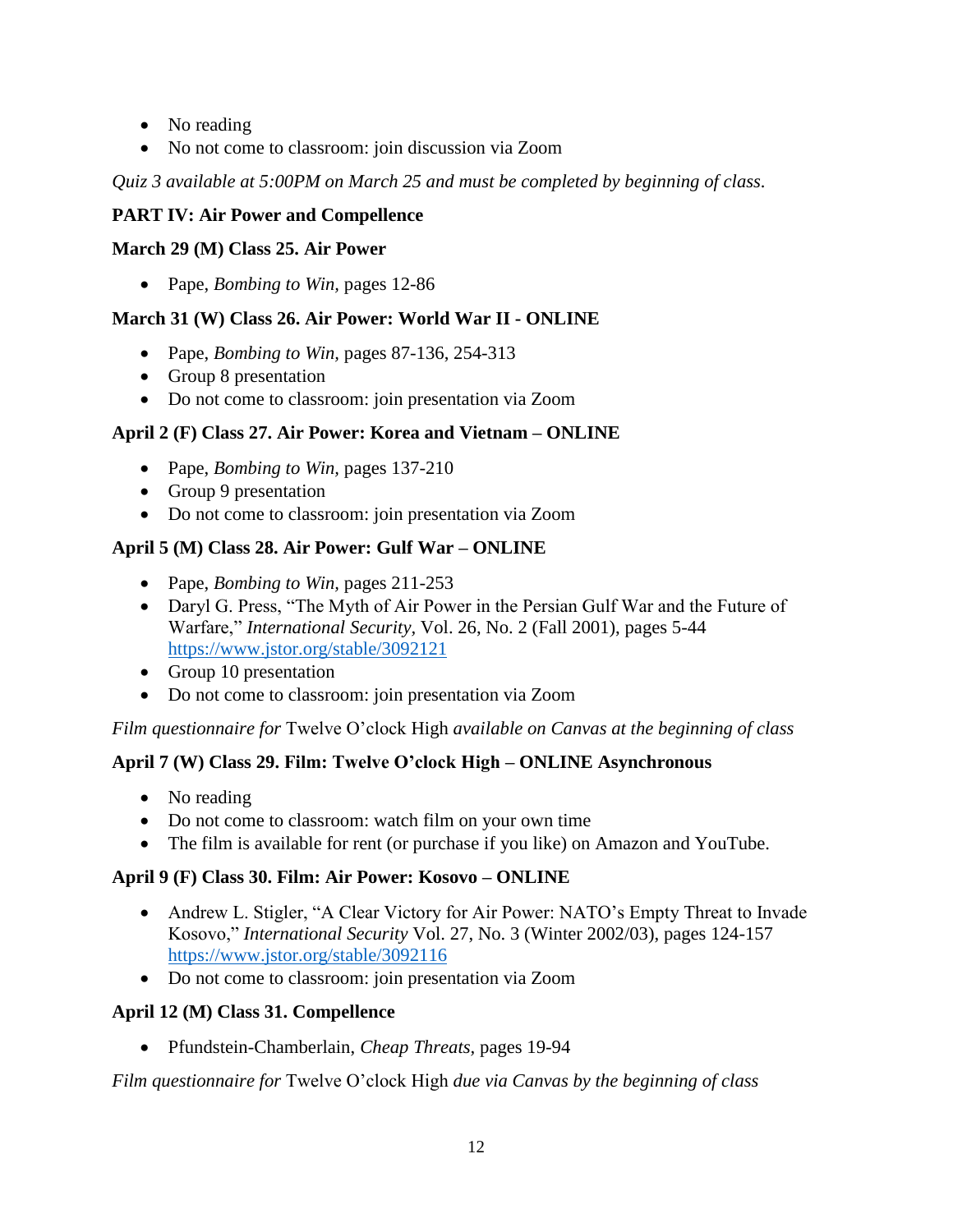## **April 14 (W) Class 32. Compellence: Iraq**

• Pfundstein-Chamberlain, *Cheap Threats,* pages 148-212

*Remember to post a reading reaction for Part IV by 5:00PM* 

## **April 16 (F) Class 33. Discussion - ONLINE**

- No reading
- Do not come to classroom: join discussion via Zoom

*Quiz 4 available at 5:00PM on April 15 and must be completed by beginning of class.*

## **PART V: Commons and Great Power Competition**

## **April 19 (M) Class 34. Command of the Commons**

• Barry R. Posen, "Command of the Commons: The Military Foundation of U.S. Hegemony," *International Security,* Vol. 28, No. 1 (Summer 2003), pages 5-46, <https://www.jstor.org/stable/4137574>

## **April 21 (W) Class 35. U.S.-China, I**

• Friedberg, *Beyond Air-Sea Battle,* pages 11-72

## **April 23 (F) Class 36. U.S.-China, II**

• Friedberg, *Beyond Air-Sea Battle,* pages 73-152

# **April 26. (M) No Class – Spring Break Day**

#### **April 28. (W) Class 37. U.S.-China, III**

• Caitlin Talmadge, "Would China Go Nuclear? Assessing The Risk of Chinese Nuclear Escalation in a Conventional War with the United States," *International Security*, Vol. 41, No. 4 (Spring 2017), 50-92,<https://muse-jhu-edu.ezproxy.lib.vt.edu/article/657918>

#### *Remember to post a reading reaction for Part V by 5:00PM*

#### **April 30. (F) No Class. Take Home Essays**

- No reading
- Do not come to classroom

#### *Essay prompts available on Canvas at 10:10AM*

#### **May 3. (M) No Class. Work on Essays.**

- No reading
- Do not come to classroom

#### **May 5. (W) Class 38. Discussion – ONLINE**

• No reading